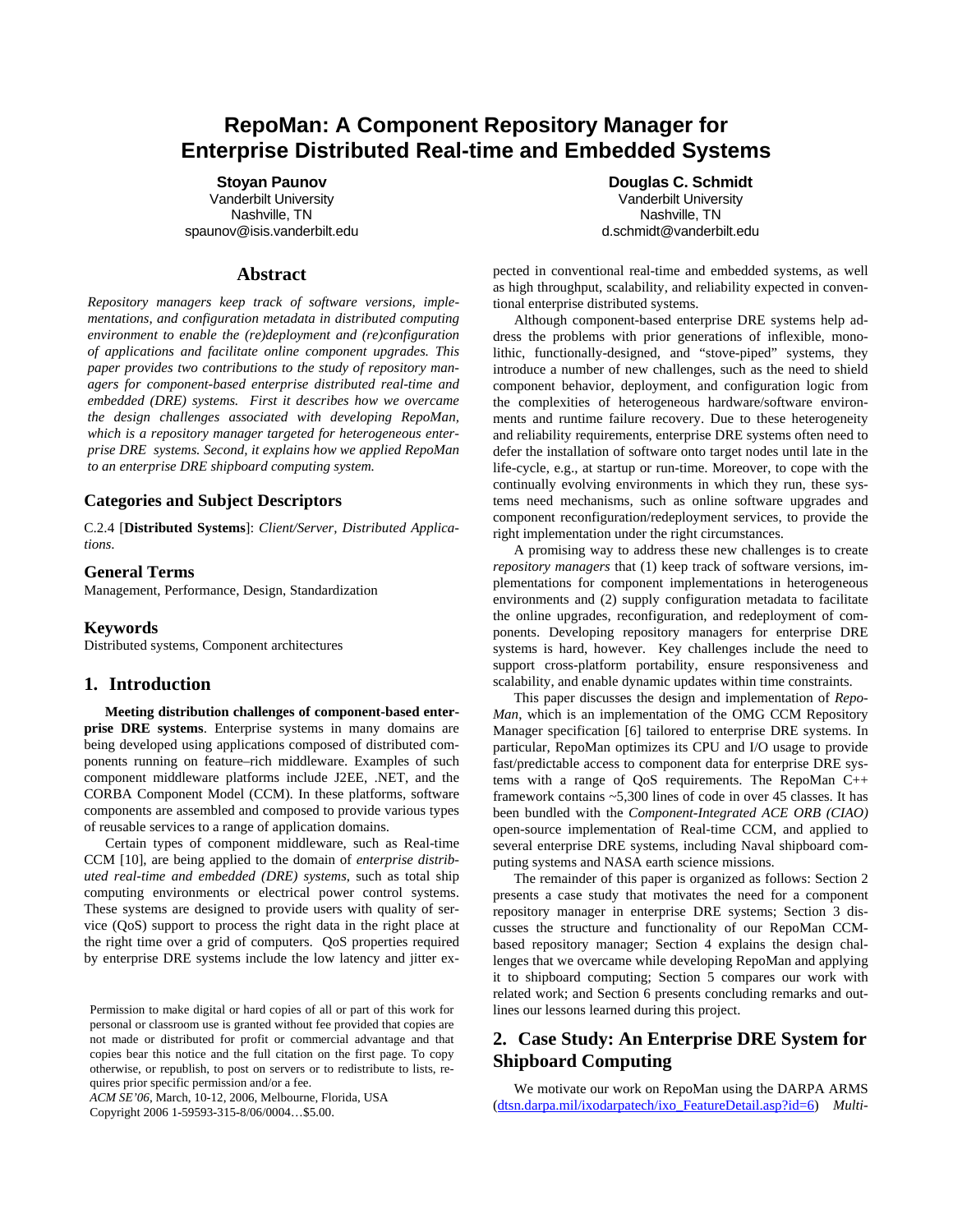*Layer Resource Management* (MLRM) middleware, which is described as a running example throughout the paper. The ARMS MLRM services are designed to support *Total Ship Computing Environments* (TSCEs), which form the basis for next-generation Naval programs [9]. A TSCE is a coordinated grid of computers organized into multiple data centers that manage many aspects of a ship's power, navigation, command and control, and tactical operations. To make a TSCE an effective platform requires coordinated MLRM services that can support multiple QoS requirements, such as survivability, predictability, security, and efficient resource utilization.

The ARMS MLRM integrates multiple resource management and control algorithms based on the CIAO [10] Real-time CCM middleware. Real-time CCM combines *Lightweight CCM* [5] mechanisms (such as standards for specifying, implementing, packaging, assembling, and deploying components) and *Real-time CORBA* [7] mechanisms (such as thread pools and priority preservation policies) to simplify and automate the (re)deployment and (re)configuration of application components in DRE systems.



**Figure 1. Component-based Architecture of ARMS MLRM** 

As shown in Figure 1, the ARMS MLRM top *domain layer* contains infrastructure components that interact with the mission manager of TSCE by receiving command and policy inputs and passing them to the *resource pool layer*. The resource pool layer is an abstraction for a set of computer nodes managed by a *pool manager*. The pool manager is an infrastructure component that interacts with the *resource allocator* in the resource pool layer to run algorithms that deploy application components to various nodes within a resource pool. The actual computing resources reside in the third layer called the *resource layer*, which have infrastructure components called *node provisioners* that receive commands to spawn applications in every node from a pool manager. The *operational string manager* is an infrastructure component that controls the resource utilization for a group of applications through the node provisioners. The ARMS MLRM services have hundreds of different types and instances of infrastructure components written in  $\sim$ 300,000 lines of C++ code and residing in ~750 files developed by five teams at different locations.

The component-based MLRM infrastructure for a TSCE is designed to support the highly heterogeneous environment in which long-lived shipboard computing systems operate. For example, the TSCE that provides the operational context for the ARMS MLRM services is designed to support different versions of (1) component middleware, such as CIAO in C++ and OpenCCM in Java, (2) general-purpose operating systems, such as Linux and Solaris, (3) real-time operating systems, such as VxWorks and LynxOS, (4) hardware chipsets, such as x86, PowerPC, and SPARC processors, (5) a wide range of high-speed wired interconnects, such as Gigabit Ethernet and VME backplanes, and (6) different transport protocols, such as TCP/IP and SCTP.

The scale, complexity, and longevity of TSCEs necessitates that their components be organized and accessed in a common and standard manner. RepoMan provides this functionality for ARMS and helps ensure the continuous availability of components and their associated metadata throughout the system lifetime. For example, RepoMan is used during initial system deployment when MLRM resource allocators instruct node provisioners to spawn a specific set of applications. The node provisioners contact Repo-Man to download the component implementations they need to deploy via CIAO's implementation of the OMG D&C specification [1], which standardizes many aspects of deployment and configuration for component-based distributed systems, including component configuration, component assembly, component packaging, package configuration/deployment, and target domain resource management. RepoMan is also used at runtime to update component implementations dynamically, e.g., in response to battle damage or to handle changing workload levels.

A particularly important function of the resource allocation and control algorithms in the ARMS MLRM is the (re)deployment and (re)configuration of components based on their operational context. For example, the TSCE can switch from crew entertainment mode to ship defense mode, which necessitates updating and/or migrating many computing services. Repo-Man provides mechanisms to retrieve the configuration data associated with specific component implementations and enables the dynamic updating of various configuration parameters. Resource allocators and node provisoners communicate with RepoMan to choose the best available implementations and to ensure that these implementations conform to the characteristics of each node's hardware, OS, middleware, and programming language(s), which can be highly diverse.

## **3. The Design of RepoMan**

RepoMan is designed to enable software developers and enterprise DRE systems to (1) organize various offline and online configurations of component packages (which include component implementations and their associated metadata, known as *PackageConfiguration,* that describe the contents of a component package by encapsulating the interface definitions of the components, their requirements and capabilities, their implementation descriptions, and their dependencies on other implementation artifacts), (2) resolve references to component implementations at deployment time, (3) retrieve metadata information to configure the components properly, (4) reconfigure the component implementations within a package by updating their associated metadata, and (5) dynamically update components at run-time. This section describes how the structure and functionality of RepoMan supports these capabilities.

## **3.1 Structure of RepoMan**

Figure 2 illustrates the RepoMan architecture, which consists of a CORBA object encapsulating ~15 classes implementing different aspects of its functionality and a collocated HTTP server encapsulating over 30 classes. The CORBA object supports a standard set of operations (shown as abbreviations in Figure 2) that enable applications and other CCM services to manipulate data in the repository, retrieve configuration metadata in the form of *PackageConfigurations*, and update component configurations. The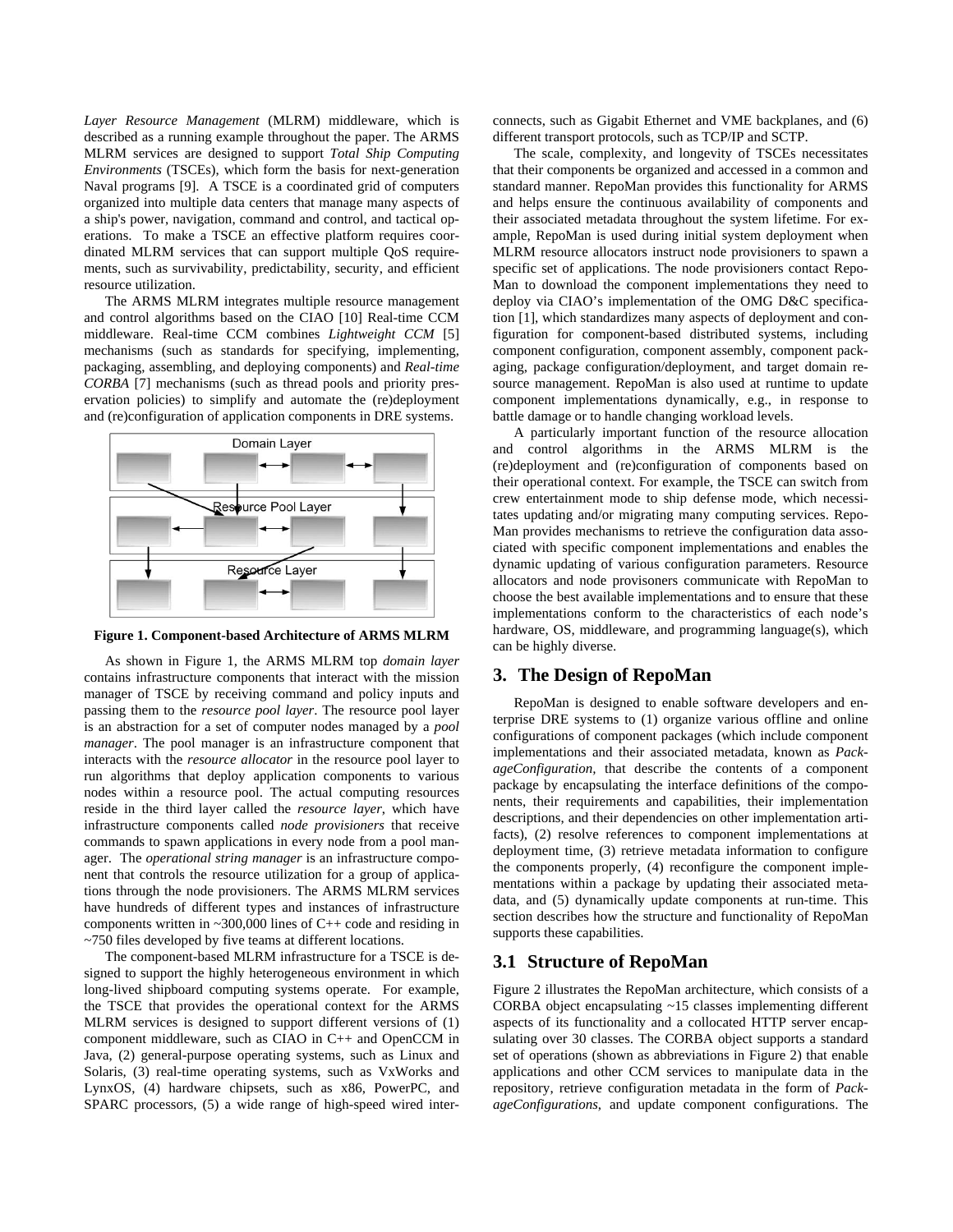collocated HTTP server enables the retrieval of implementation artifacts, which typically reside in dynamic link libraries (DLLs).

One way to design a component repository would just use an HTTP server to provide access to component packages. Although this approach is simple to implement, it does not scale well because (1) it requires clients to download entire packages to obtain their contents, which is inefficient, and (2) each client would need explicit knowledge of how to parse the metadata in a component package, which would needlessly complicate client code. Repo-Man alleviates these drawbacks by serving as an mediator [3] that handles package content organization and metadata manipulation to provide a standard way of storing, locating, and querying the available component packages and the relationships among them. By centralizing *PackageConfiguration* parsing, RepoMan also simplifies client code. Section 4.2 describes an optimization technique that shows how metadata parsing centralization allows RepoMan to parse metadata only once per component package. In contrast, using a simple HTTP server would require parsing the metadata many times, i.e., once for every client instance, so Repo-Man's design is much more efficient and scalable.



**Figure 2: The RepoMan Architecture** 

RepoMan helps minimize unnecessary CPU and network processing by using *PackageConfigurations* as an intermediary step between clients and the HTTP server. This design helps developers and administrators determine if an implementation meets their requirements before downloading the actual binaries. For example, if a client is unsure which implementation is best suited to its needs, it can (1) retrieve the *PackageConfiguration* metadata that describes a specific component's properties, (2) analyze this metadata to determine which implementation is appropriate, and (3) then download just the desired component implementation(s). This capability is particularly useful in enterprise DRE systems, such as TSCEs, where online upgrades change the set of available components during the lifetime of the system.

#### **3.2 Functionality of RepoMan**

The CCM Repository Manager maintains a collection of *PackageConfiguration* elements, each named with a universally unique identifier (UUID). The descriptive power of *PackageConfigutations* enhances RepoMan's flexibility, e.g., by encapsulating the location of artifacts that implement a component. This encapsulation allows RepoMan to act as a component discovery service, thereby alleviating the need for client applications to hard-code information about component implementation locations. It also provides a standard way to access components. RepoMan provides the following operations that can be invoked by clients:

**Installation.** Developers or administrative applications can install a component package under a particular name, e.g., "Node-Provisioner." The **installPackage()** operation can install a package either from a specified location on a local disk or from a remote location accessible via HTTP. The metadata in the package is parsed and the encapsulated *PackageConfiguration* is associated with the installation name. Rather than installing a package directly, a *PackageConfiguration* can also be installed via the **createPackage()** operation, where the installed *Package-Configuration* refers to an external package whose location is interpreted via a base location. RepoMan is responsible for resolving all references to external packages. Both operations ensure the uniqueness of installation names, raising exceptions if this precondition is violated.

**Deletion**. The inverse of the install operations is the **deletePackage()** operation, which is used to remove component packages from the repository. If the specified name does not exist in the repository an exception is raised.

**Retrieving configuration data.** Available *PackageConfigurations* can be retrieved by name or by UUID at any time. If the *PackageConfiguration* corresponding to the supplied name is not currently in the repository, RepoMan raises an exception.

**Querying the contents.** If a client has no prior knowledge of the existence of any specific installation, it can retrieve them all by names or types. Every component conforms to a specific interface described by *Component Interface Descriptors*, which are identified by their UUIDs and specify the operations that can be performed on the component, along with their input/output parameters and return type. RepoMan can return all installation names that implement a specific type of interface. Clients can also request a list of all component types an instance of RepoMan is managing.

**Retrieving implementations.** The CCM Repository Manager standard specifies that component implementations are retrieved via HTTP. Upon installation, RepoMan updates the *PackageConfiguration* describing the package to reflect the correct locations of implementation artifacts that are now accessible via the collocated HTTP server.

#### **4. Resolving RepoMan Design Challenges**

Although the CCM specification defines the interface and the functionality of the Repository Manager service, it does not prescribe any design details. We were therefore faced with a number of design challenges when implementing RepoMan. This section describes the key design challenges we encountered, presents our solutions, and outlines how we applied these solutions to the TSCE applications supported by the ARMS MLRM.

#### **Challenge 1: Effectively Integrating CORBA with an HTTP Server**

*Context*. As described in Section 3.1 and shown in Figure 3, RepoMan's architecture has (1) a CORBA object that installs/removes packages in the repository and provides component configuration data and (2) an HTTP server that provides access to the implementation artifacts.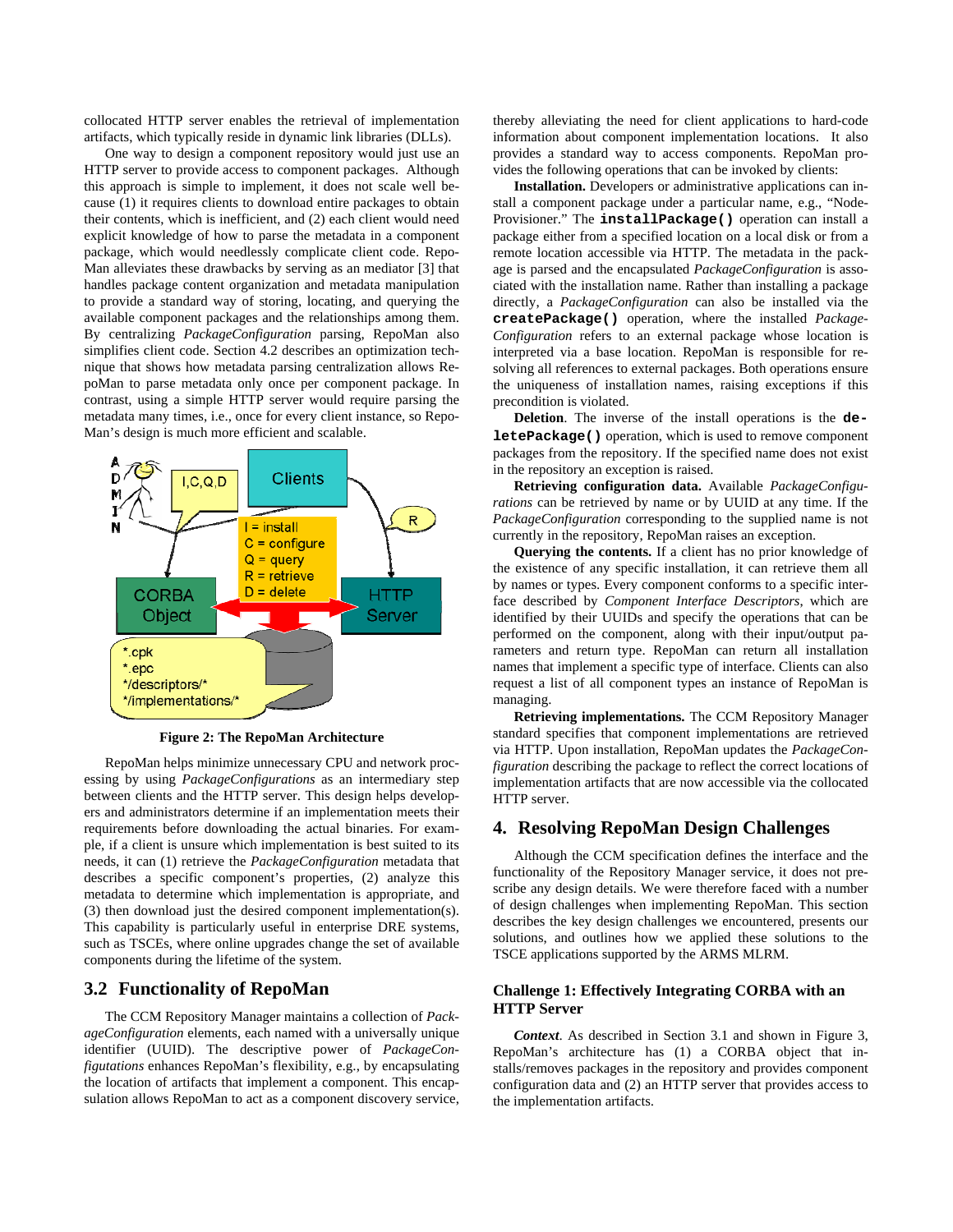*Problem*  $\rightarrow$  *Effectively integrating CORBA with an HTTP server*. One approach to integrate CORBA and an HTTP server would enable them to communicate via a shared memory segment, but this would tightly couple the HTTP server with the CORBA implementation and preclude the use of other web servers. Another approach would be to extend the interface of the RepoMan to support HTTP, but this would require implementing HTTP as a pluggable protocol under CORBA, which is complicated, nonportable, and also precludes the use of other ORBs and web servers.



**Figure 3: RepoMan in Action** 

*Solution*  $\rightarrow$  *Loose coupling between the CORBA object and the HTTP server.* RepoMan's CORBA object and HTTP server are collocated on the same host, but have no explicit knowledge of each other and share no internal state information. Instead, they use a loosely coupled relationship that shares a common filesystem. The document root of the HTTP server points to the directory where the RepoMan caches copies of component packages. Packages are also uncompressed in that directory at installation to avoid complicating the logic of the HTTP server with request filters (httpd.apache.org) and to minimize data movement, as discussed in Challenge 2. Challenge 3 explains how we preserve the consistency within the package hierarchy. RepoMan updates the component metadata at runtime, so the locations of implementation artifacts point to the HTTP server. Clients can therefore first retrieve and process the metadata from RepoMan and then retrieve implementation artifacts from the HTTP server, as shown in the center of Figure 3.

RepoMan's approach is flexible and enables the use of multiple web server implementations. By default, RepoMan uses the JAWS web server [4] since it is bundled with the CIAO release. We can easily replace JAWS with the ubiquitous Apache web server, however, without affecting the CORBA portion of RepoMan.

*Applying the solution to the ARMS case study.* When the MLRM's node provisioners receive a command to spawn a specific component they match the requester's operational needs (e.g., operating system and hardware platform) with the available component implementations available from RepoMan. Once a node provisioner finds a match, it uses the link in the location field from the corresponding *PackageConfiguration* to request the implementation from RepoMan's HTTP server, which downloads the corresponding artifact to the node provisioner that then performs the deployment.

#### **Challenge 2: Lowering the Cost of Data Movement and XML Parsing**

*Context.* Component packages in CCM are files archived with the ZIP algorithm [2], conform to a specific structure, and have a \*.cpk extension. The most common RepoMan operation requested by clients – **getPackageByName**(), as shown in the bottom left corner of Figure 3 – is used to return a *PackageConfiguration*. The information conveyed by the *PackageConfiguration* is initially only present in the XML metadata descriptors enclosed in the package. It is therefore necessary for RepoMan to parse these descriptor files to populate the *PackageConfiguration* before its contents can be marshaled and downloaded to clients. RepoMan uses the XERCES XML parsing library since it is robust and performs comprehensive schema validations.

*Problem*  $\rightarrow$  *Lowering the cost of data movement and XML parsing.* Manipulating component packages requires a considerable amount of processing to move data to/from disk and perform XML parsing. For example, manipulating CCM metadata in a component package involves loading the zip'd package contents into memory, uncompressing them, and then writing them back to disk again because XERCES cannot parse XML from memory directly. XERCES will then parse the uncompressed files to extract the relevant information (e.g., the interface type supported by the component or the names of the implementation artifacts), and load it into an equivalent C++ data structure that RepoMan uses to manipulate the data in memory and to transport it to clients across the network.

*Solution*  $\rightarrow$  *Minimizing data movement and XML parsing to improve CPU and I/O usage.* Uncompressing packages (Section 4.1) avoids on-access decompression and unnecessary data movement. To further decrease data movement and to minimize XML metadata parsing, the RepoMan employs the Memento pattern [GoF:04], which externalizes and records the internal state of an object at an important stage of its lifecycle to enable its later restoration. We used the standard OMG Common Data Representation (CDR) format (which is a portable data (de)marshaling format defined by the CORBA specification [5]) to externalize the contents of the in-memory *PackageConfiguration* element at installation time after XERCES had validated the correctness of the parsed data and the *PackageConfiguration* had been populated. The result is illustrated in Figure 2. This optimization eliminates any subsequent XML parsing and enables RepoMan to load *PackageConfigurations* on-demand and down them to clients, thereby minimizing CPU and I/O processing considerably and significantly decreasing the response time of package lookup operations.

*Applying the solution to the ARMS case study.* The operational context of a TSCE evolves continuously, e.g., it needs to satisfy changing mission requirements and adapt to transient overload and permanent battle damage. Such changes provoke a reaction in the control algorithms that drive the dynamic update or the partial or complete redeployment of the system. Minimizing data movement and XML parsing overhead (1) improves the responsiveness of the RepoMan and allows it to collaborate faster with clients (such as the ARMS MLRM and TSCE applications) and (2) helps reduce the costs associated with redeploying and updating the system, thereby enabling more CPU and I/O proc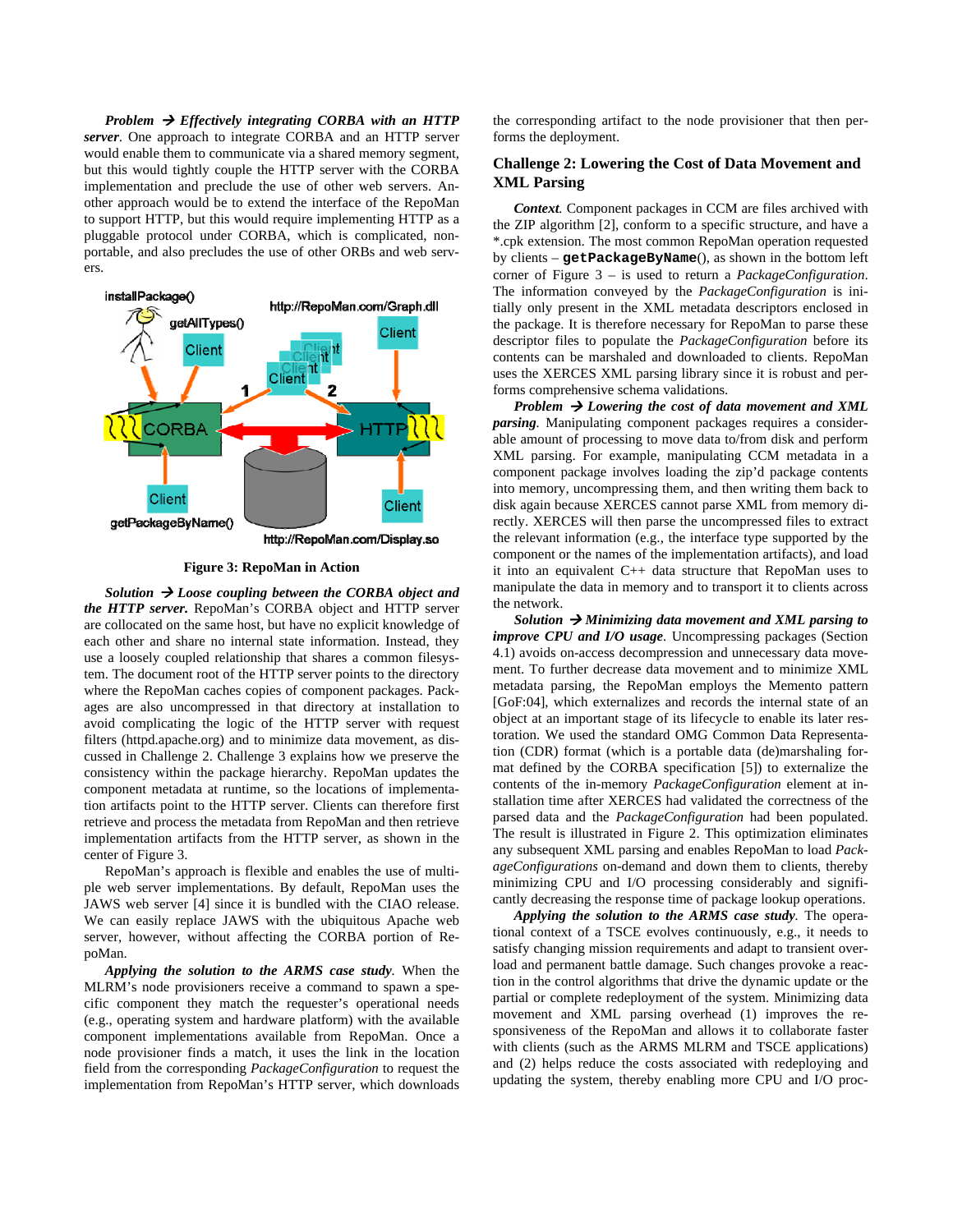essing to be spent performing mission tasks and meeting system deadlines.

#### **Challenge 3: Organizing and Managing Data**

*Context.* The package location specified at installation time is either a path in the local filesystem or an HTTP URL pointing to a remote file. As discussed in Challenge 2, when RepoMan installs component packages in a repository it caches them locally to minimize subsequent access time and to ensure their availability.

*Problem*  $\rightarrow$  *Organizing and managing package data.* Repo-Man expects that the files that it manipulates (i.e., the component packages, the implementation artifacts, and the externalized *PackageConfigurations*) remain consistent across accesses. It was therefore necessary to provide the right degree of separation among files associated with different installations. It was also necessary to enable access, traversal, and clean-up of installed files. The lack of standard file system access APIs among different operating systems makes this hard, however, because we need to ensure that RepoMan's code remains portable across OS platforms.

*Solution*  $\rightarrow$  *Ensure consistency by basing file system organization on the operational semantics*. RepoMan structures the package organization hierarchy by leveraging the fact that installation names are unique within the repository. When a package is installed, RepoMan caches its contents in accordance with the configured "install path" and names the cached version based on the installation string and not the original filename. As discussed in Challenge 1 and Challenge 2, RepoMan decompresses component packages and caches them locally at installation time in a directory whose name also corresponds to the installation name. This design separates different packages and avoids clashes among files enclosed in the packages that have equivalent names. Due to the uniqueness of installation names, RepoMan can ensure that none of the local data will be overwritten accidentally by future installations.

We avoid the problem of non-standard file system access APIs by replicating the layout of the component package on disk (Figure 2). This design allows RepoMan to use the package layout to guide it through subsequent clean-up of packages upon deletion. It also ensures the portability of RepoMan's file system access and traversal code.

*Applying the solution to the ARMS case study.* As discussed in Section 2, the ARMS MLRM is designed to support different general-purpose and real-time operation systems running atop diverse hardware. By using the internal package layout to guide RepoMan through its access, traversal, and clean-up operations, we avoid using any non-portable file system APIs and ensure that RepoMan can be compiled and deployed in any ARMS MLRM target environment.

#### **Challenge 4: Managing the Complexity of** *PackageConfiguration* **Elements**

*Context.* A key task of RepoMan is to update the location field of the implementation artifacts so that they can be retrieved via its collocated HTTP server, as depicted in Figure 3. This task requires RepoMan to navigate through the *PackageConfiguration* element all the way down to the implementation artifacts, which are leaves in an "implementation tree" encapsulated by the *PackageConfiguration*. The structure of the implementation tree is very flexible and allows the recursive specification of component assemblies by composing them from interconnected smaller monolithic and/or assembly-based components.

*Problem > Managing the complexity of PackageConfiguration elements.* The *PackageConfiguration* element encapsulates a description of the deployment requirements for the component, the properties used to configure the component, as well as a recursive description of the component implementation tree that may consist of multiple monolithic and assembly-based components and a description of their interconnection. *PackageConfigurations* are therefore one of the most complex elements in the OMG CCM specification. For example, in the case of assemblybased components the field disclosing the location of any one of the artifacts implementing it is at least 11 levels deep! Updating the locations of the implementation artifacts can therefore be tedious and error-prone to program using a naïve design.

*Solution*  $\rightarrow$  *Use the Visitor pattern to manage the complexity of the PackageConfiguration.* To manage the complexity of traversing and updating *PackageConfigurations*, we used the Visitor pattern [3], which separates the structure of a collection of objects from the algorithms applied to the objects. The Visitor pattern helps manipulate complicated *PackageConfiguration* hierarchies because it separates the parsing and control logic for every node in the hierarchy into separate methods, which allows RepoMan to perform its task one step at a time. The Visitor pattern is well suited for the recursive nature of the component implementation hierarchies targeted by the location updating procedure.

*Applying the solution to the ARMS case study*. The Visitorbased approach we used helps ensure that RepoMan correctly updates the location of all underlying implementation artifacts. This design is important for the MLRM because components in the same package usually belong to the same application and not updating the location field of a particular component can cause a deployment failure for the TSCE.

#### **Challenge 5: Providing a Scalable Implementation and Lightweight Synchronization**

*Context.* As Figure 3 illustrates, the RepoMan can be accessed by many clients in and enterprise DRE system, often under strenuous conditions, such as during the TSCE recovery process after nodes in a data center have failed.

*Problem*  $\rightarrow$  *Providing a scalable implementation and ensuring correct synchronization and low response time*. Minimizing the response time of RepoMan is hard because it can receive different requests from multiple clients simultaneously. Although multi-threading is a commonly used to improve application response time, it also yields several design problems, such as selecting the appropriate concurrency model, e.g., thread-perrequest vs. thread pool. Although a thread-per-request model can potentially adapt better to increasing demand, it can also exhaust the system resources in response to bursty client requests. While a thread pool model can be used instead to prevent the latter scenario, this model is not as adaptive. Another design problem involves selecting the synchronization mechanisms to prevent race conditions when multiple threads accessing shared resources. - Since synchronization mechanisms incur mutual exclusion overhead, their use should be limited only where they are actually needed.

*Solution*  $\rightarrow$  *Use a, variable-size thread pool with lightweight synchronization*. RepoMan uses a thread pool to prevent bursty clients from depleting system resources. The size of RepoMan's thread pool is configurable at startup since the number of spawned